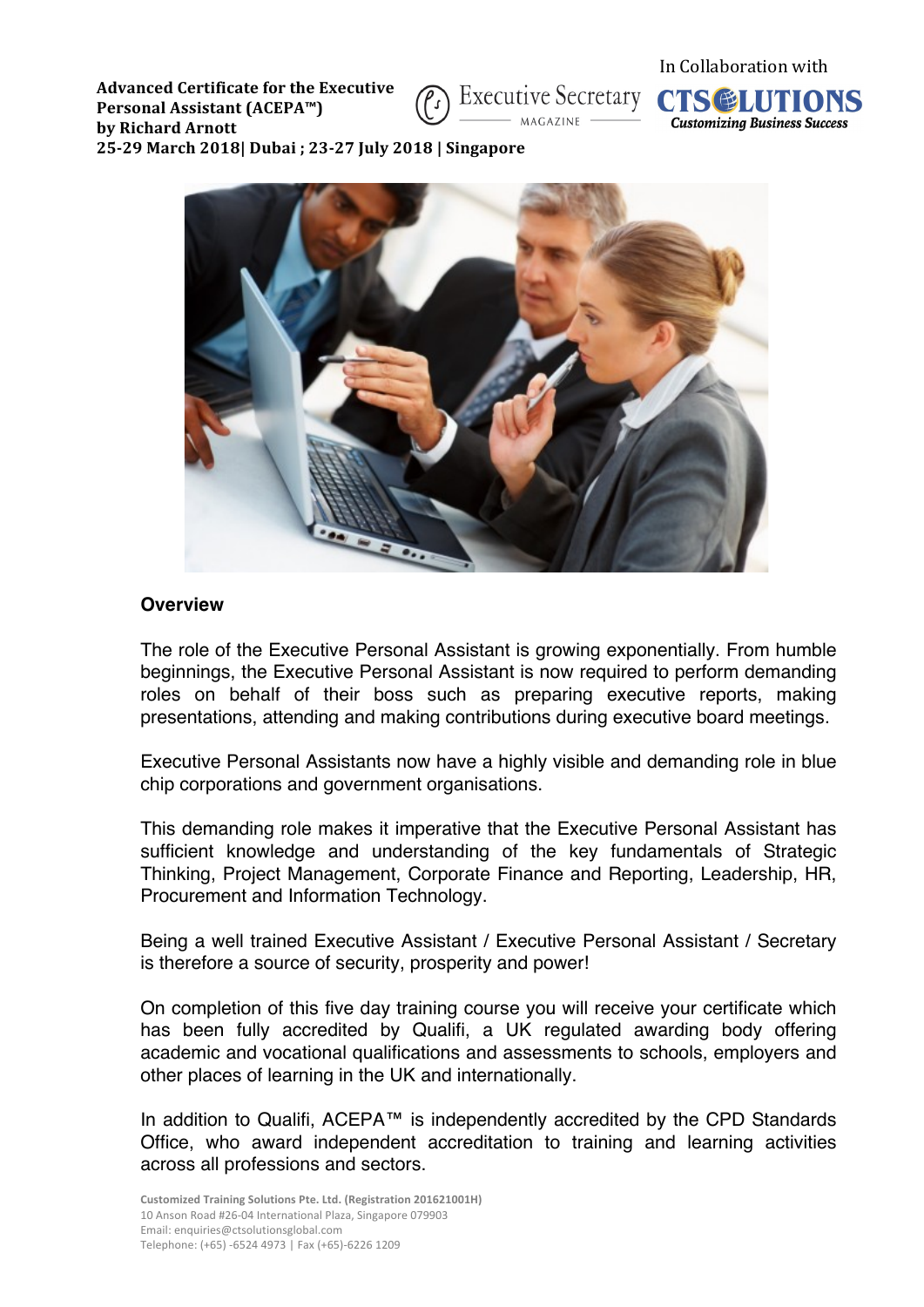



**25-29 March 2018| Dubai ; 23-27 July 2018 | Singapore**

# **Learning objectives**

- Understand the key fundamentals of corporate behaviour
- Understand the linkages between strategy, projects and operations
- Put in place effective project governance processes
- Understand the art of effective communication
- Organise and run effective meetings
- Enhance your presentation skills
- Appreciate the importance and benefits of people management and leadership
- Understand the four key financial statements
- Appreciate the qualities of being an effective personal assistant
- Learn how to manage conflict
- Undertake basic problem solving activities
- Master the art of multi tasking
- Act within agreed protocols & with diplomacy

## **Who should attend?**

- **Executive Personal Assistants**
- Executive Secretaries
- Office Managers
- Office Administrators

# **Training Methodology**

The course is based on a balanced combination of classroom teaching and syndicate exercises supported by case studies and exercises within the industrial environment. This course is designed in with leading industry knowledge and practical case studies discussion and analysis to provide an interactive learning environment.

# **The ACEPA™ course covers the following topics:**

## **Aligning Operations to Strateg**y

- Corporate vision and mission
- How operations delivers the strategy
- Cascading objectives

# **Fundamentals of Modern Corporate Behaviour**

- Exploring the characteristics of today's global business environment
- Understanding the role of the Executive Assistant in a global economy
- Why is the Executive Assistant more relevant than ever before?
- Debating the importance and relevance of the Executive Assistant's role in today's business environment

**Customized Training Solutions Pte. Ltd. (Registration 201621001H)** 10 Anson Road #26-04 International Plaza, Singapore 079903 Email: enquiries@ctsolutionsglobal.com Telephone: (+65) -6524 4973 | Fax (+65)-6226 1209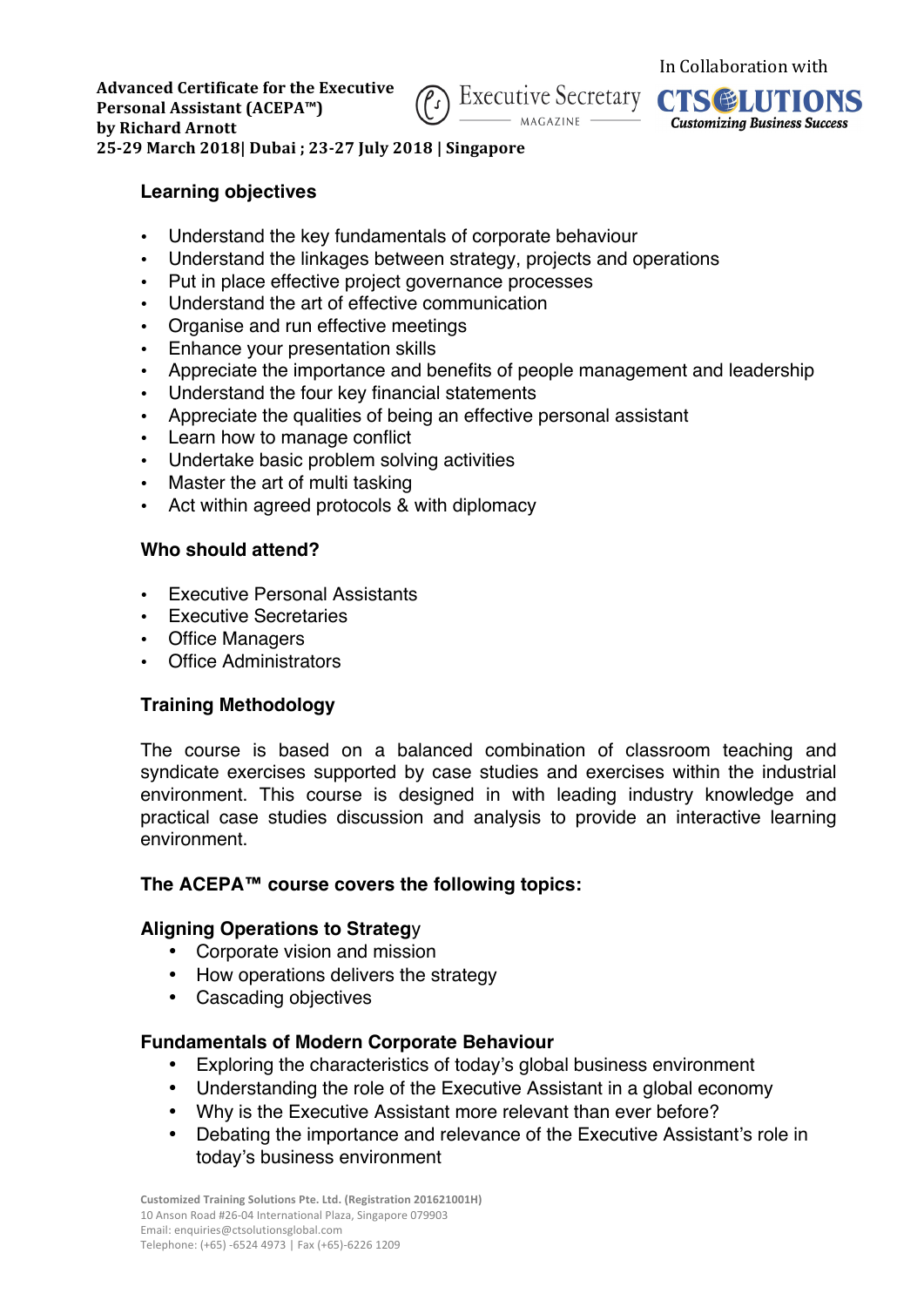



**25-29 March 2018| Dubai ; 23-27 July 2018 | Singapore**

## **Exploring Linkages Between Strategy, Projects and Operations**

- **Strategy clarification**
- Identifying structures, governance, systems and people capabilities
- Project alignment with strategy and organizational goals

# **Fundamentals of Project Management**

- What is a project?
- Work breakdown structure
- Planning tools, project risks
- Ways to compress a project's schedule and budget

## **Project Governance**

- Implementing effective project governance
- Controlling the project, including status meetings and issues management
- Managing effective meetings

## **Financial Statements**

• Understanding the 4 key financial Statements

## **People Management & Leadership**

- Identify your leadership profile and explore how you can use this knowledge to create your own future
- Assess your leadership competencies and learn how you can develop your strengths
- Identify those additional skills and tools that can make you a better leader

# **Emotional Intelligence**

- Know your inter-personal style and how your behaviour impacts others
- DISC personality profiling

## **Effective Communication & Conflict Management**

- Develop your ability to influence and communicate with others
- Understanding communication
- Diversity, assumptions and stereotypes
- Listening skills
- Verbal and non-verbal communication

## **Other Essential Management Skills**

- Stakeholder management
- Risk management
- Managing quality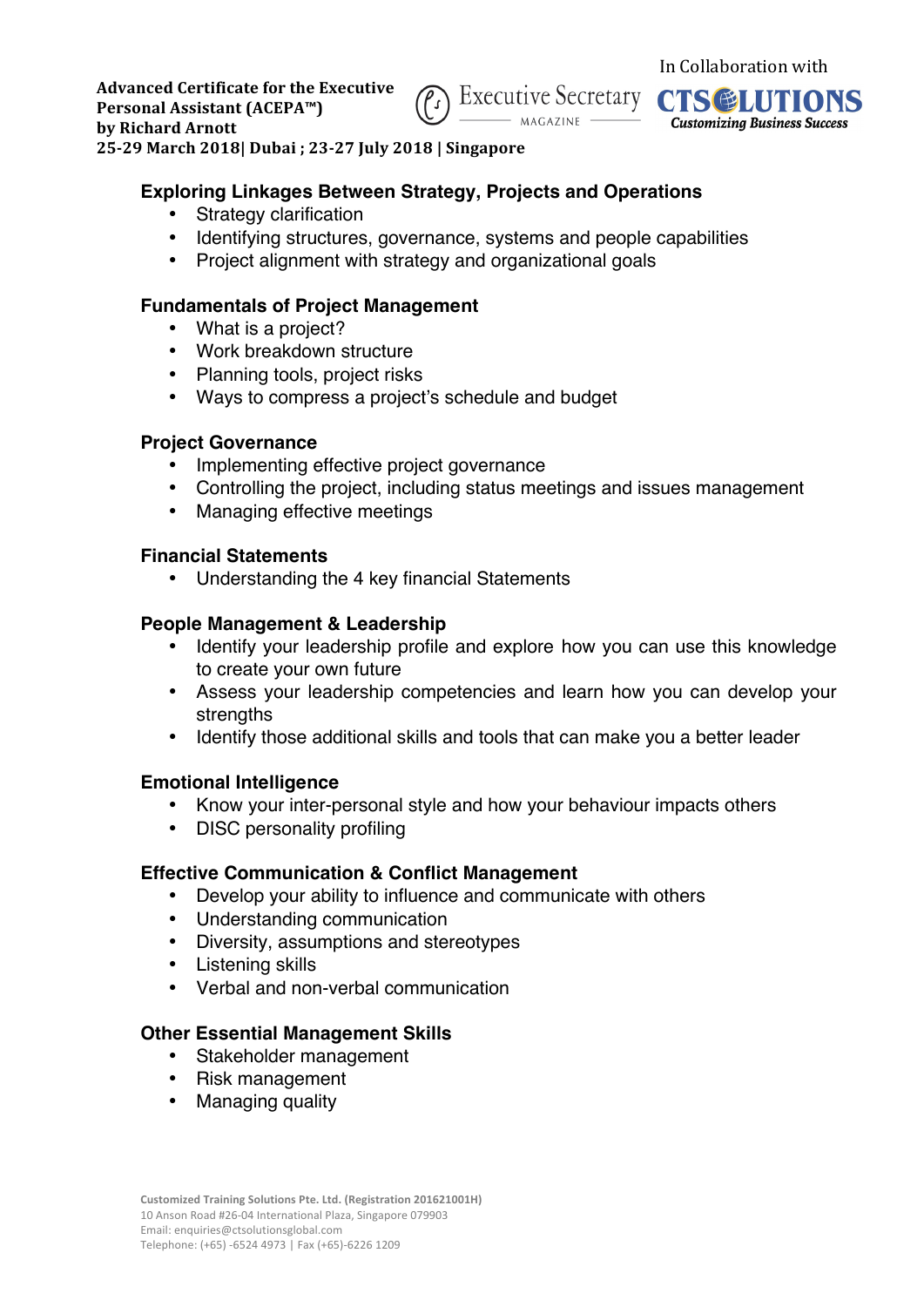



**25-29 March 2018| Dubai ; 23-27 July 2018 | Singapore**

#### **Balanced Scorecards**

- Understanding and measuring corporate performance
- Drilling down to the Executive Assistant role
- Measuring success

## **Presentation & Report Writing Skills**

- Oral versus written presentations
- Planning presentations
- Overcoming nervousness
- Report writing
- Presentation preparation
- The speaking voice

# **Problem Solving & Multitasking**

- Differentiate and define various types of problems
- Root cause analysis
- Evaluate solutions and apply creative thinking techniques to problem solving
- Determine the decision objective
- Develop selection criteria & evaluate alternatives

## **Business Etiquette, Protocol & Diplomacy**

- Cultural awareness
- Understanding cross-cultural differences and awareness

## **Using technology in the 21st century**

- Telephone courtesies
- Mobile phone etiquette
- Email protocols

## **Personality Profiling Test**

## **ACEPA™ Examination\***

\* Only those who successfully complete the examination and participate effectively in the course case studies will receive the Advanced Certificate for the Executive Personal Assistant ACEPA™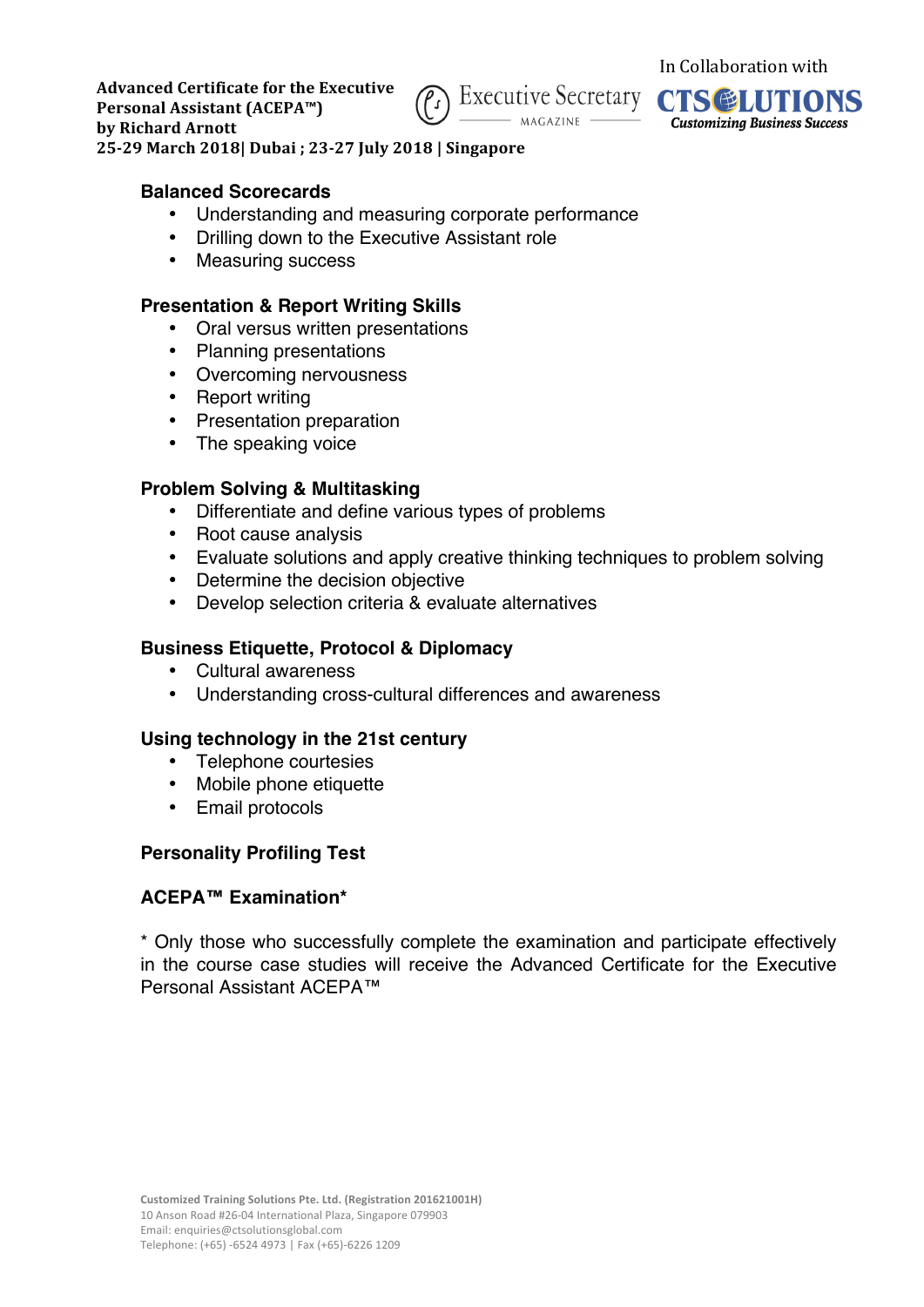



In Collaboration with

**25-29 March 2018| Dubai ; 23-27 July 2018 | Singapore**

### **About the Trainers**



## **Richard Arnott**

Richard is an accomplished Programme Director and Big 4 Management Consultant with over 25 years global project and programme management experience within the Financial Services, Utilities, Logistics and Infrastructure sectors.

Richard specialises in project management, business transformation and change management and is co-Author and founder of many of the Business Management Training Group's accredited courses.

Richard is a member of the Project Management Institute and has held senior positions in Asia and Europe and for PricewaterhouseCoopers in the UK as well as leading FTSE 250 companies. Richard is currently a Director of several companies based in the UK and in Asia.

He is a founding Director of the Business Management Training Group Ltd and a member of the Business Management Training Council.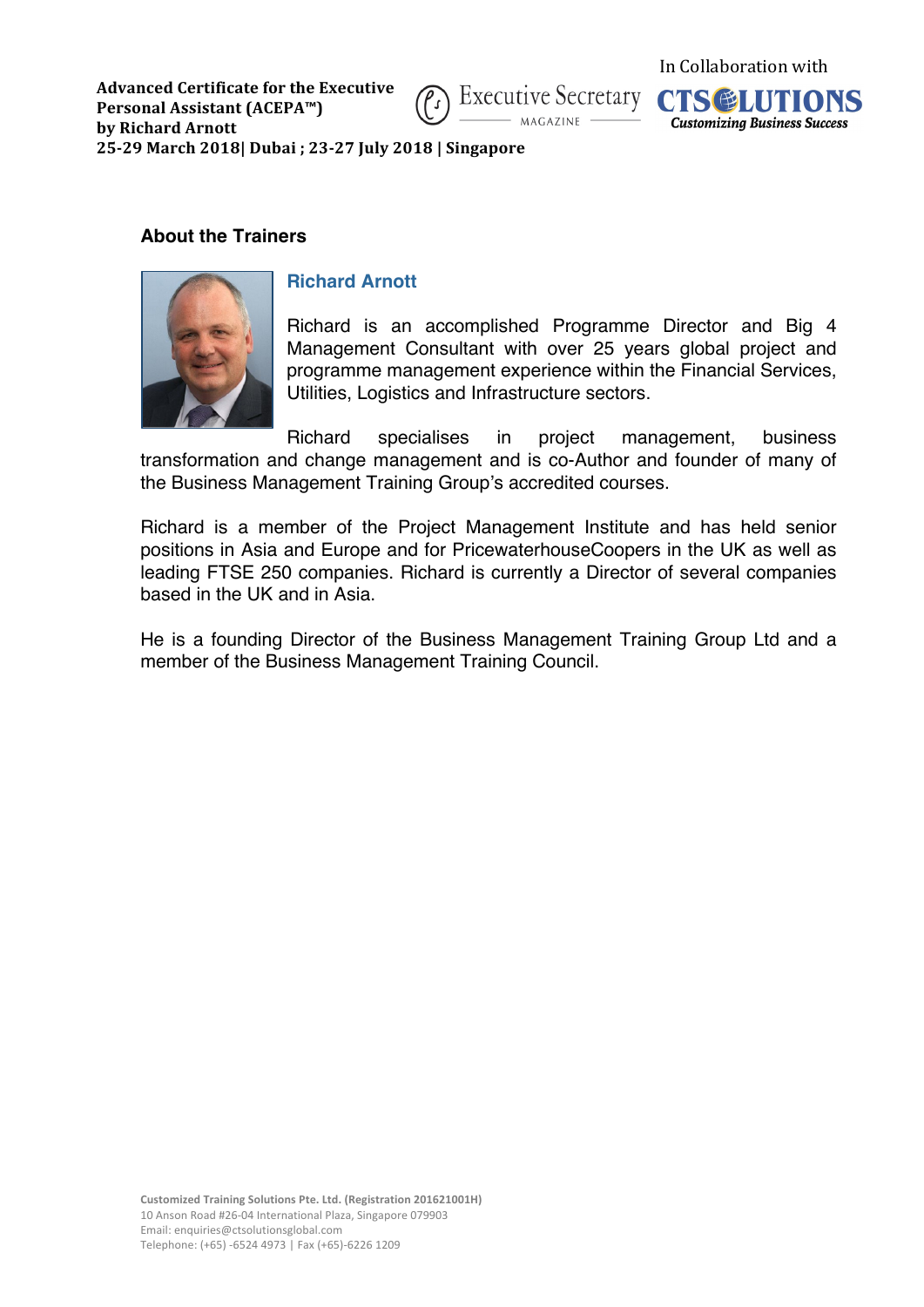



**25-29 March 2018| Dubai ; 23-27 July 2018 | Singapore**

### **Investment Fee**

| <b>Course Title</b>                                                                    | Number of<br><b>Days</b> | <b>Standard Price</b>            | Venue                 |
|----------------------------------------------------------------------------------------|--------------------------|----------------------------------|-----------------------|
| Advanced Certificate for<br>the Executive Personal<br>Assistant (ACEPA <sup>TM</sup> ) | 5 Days                   | <b>US\$ 2, 999</b><br>AED 11,010 | Kempinski Hotel       |
| Advanced Certificate for<br>the Executive Personal<br>Assistant ( $ACEPA^{TM}$ )       | 5 Days                   | SG\$ 4,499                       | Royal Plaza on Scotts |

## **DELEGATE DETAILS**

|                           | Mr       | <b>Mrs</b> | Ms Dr |  | <b>Others</b> |  |
|---------------------------|----------|------------|-------|--|---------------|--|
| <b>1st Delegate Name</b>  | <b>n</b> | $\perp$    | П     |  |               |  |
| <b>Direct Line</b>        |          | Email      |       |  |               |  |
| <b>Job Title</b>          |          | Department |       |  |               |  |
| <b>Head of Department</b> |          |            |       |  |               |  |

|                           | Mr.   | <b>Mrs</b> | Ms Dr | <b>Others</b> |
|---------------------------|-------|------------|-------|---------------|
| 2nd Delegate Name         | П     | $\perp$    | П     |               |
| <b>Direct Line</b>        | Email |            |       |               |
| <b>Job Title</b>          |       | Department |       |               |
| <b>Head of Department</b> |       |            |       |               |

|                           | Mr.   | <b>Mrs</b>        | Ms Dr  | <b>Others</b> |  |
|---------------------------|-------|-------------------|--------|---------------|--|
| 3rd Delegate Name         | П     | П                 | $\Box$ |               |  |
| <b>Direct Line</b>        | Email |                   |        |               |  |
| <b>Job Title</b>          |       | <b>Department</b> |        |               |  |
| <b>Head of Department</b> |       |                   |        |               |  |

# **INVOICE DETAILS**

| Fax      |
|----------|
| Industry |
| Postcode |
| Email    |
|          |